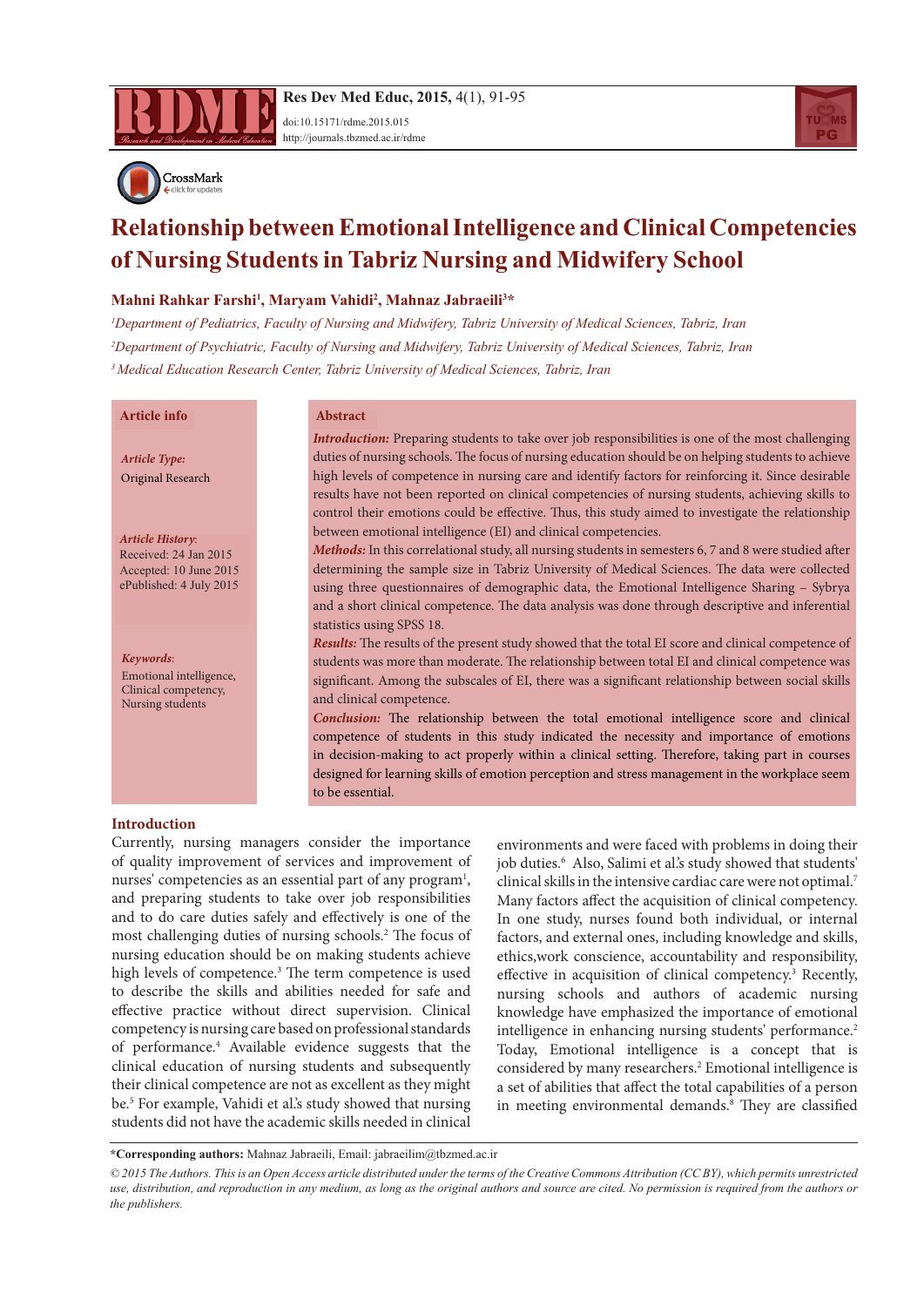in four categories: self-awareness, self-management, social awareness and relationship management.<sup>9</sup> In fact, compatibility with the environment in which one lives does not only depend on cognitive factors. A small percentage of people's success depends on their cognitive intelligence and other factors, such as emotional intelligence, are essential for success in life.10 Existing evidence suggests that emotional intelligence leads to better performance, better team work, problem-solving ability and reduction of stress.11 Nursing is considered one of the most stressful occupations because it imposes stress on many job holders and the nurses encounter different stressful situations due to the nature of the profession.<sup>12</sup> Preparing students to take over their job responsibilities and to do care duties safely and effectively is one of the most challenging duties of nursing schools. Recently, nursing schools and authors of nursing knowledge have emphasized the importance of emotional intelligence in enhancing nursing students' performance.<sup>2</sup>

Beauvais et al. studied the relationship between emotional intelligence and nursing students'performance in the six dimensions of leadership, critical care, education and collaboration, planning, interpersonal relations and professional development, all of which had a significant positive correlation with emotional intelligence.<sup>2</sup> In another study, Talarico et al. examined emotional intelligence and its relationship with the residents' performance. The results of the study showed no correlation between emotional intelligence and residents' performance.<sup>13</sup>

Although findings of studies conducted in other countries found a direct relationship between emotional intelligence and better performance, team work, problem-solving and stress reduction<sup>11,14</sup> some studies have found no connection between these variables.<sup>13</sup> Due to conflicting results about the relationship between emotional intelligence and clinical competency, and considering that the clinical competence of each country<sup>3</sup>, is affected by its health care facilities and nursing staff characteristics, and taking into consideration that the results of studies in Iran show a low level of clinical competence of nursing students<sup>5,6,7</sup>, identifying the factors associated with clinical competence of nursing education is necessary to improve it. For this purpose, the present study aimed to investigate the relationship between emotional intelligence and clinical competence of nursing students in Tabriz.

#### **Materials and Methods**

The population of this correlational study was all nursing students in semesters 6, 7 and 8 who were studying in Tabriz nursing faculty during the research was being carried out. A sample size of 125 was determined using the formula of the sample size, considering the Alpha 0.05 and power 0.8. 132 students were enrolled using census. Absence of a known mental disease was one of the inclusion criteria; also, if a student reported that she/he experienced acute stress during the study, she/he was excluded.

After permission from the Ethics Committee of Vice-Chancellor for Research of Tabriz University of Medical Sciences (5.4.831), the researchers referred to the clinical environment. After contacting nursing students and explaining the research goals, a three-part questionnaire was given to them. The first part of the questionnaire was related to personal-social characteristics of the students, including: age, sex, education semester, birth order, residence, number of siblings, marital status, loss of education, employment, family history of any psychiatric disorder and level of interest in their field of study. The second part was meant to measure emotional intelligence, and the third part measured clinical competencies of the students. Emotional Intelligence Questionnaire Sharing – Sybrya, contains 33 questions in five subscales:self motivation (questions 1, 9, 15, 20, 21, 26, 31), self-awareness (6, 10, 12, 14, 24, 27, 32, 33), self-control (2, 5, 11, 16- 18, 23, 30), social consciousness(3, 4, 17, 22, 25, 29) and social skills (7, 8, 13, 19, 28). Questionnaire scores ranged from 33 to 165. The questionnaire was used by Hassan Taghizadeh et al. in Tabriz University of Medical Sciences. Its validity and reliability (Cronbach's alpha (0.82) has been confirmed.15 A short questionnaire for nursing competence (SNCQ) is an18-item self-reporting tool which measures nursing competence items using a four-point Likert scale using the terms "never", "rarely", "often", and "always" with a minimum score of 1 and a maximum score of 4. The score range related to nursing competence was from 18 to 72.16 In this study, back translation was used for validity of clinical competence questionnaire.Its content validity was assessed by collaboration of ten faculty members in nursing and midwifery faculty. Its reliability was determined by test-retest and the correlation coefficient was determined 0.77 at two different times for participants. Collected data were analyzed using SPSS 13. To analyze the data, we used descriptive (frequency and percentage, mean and standard deviation)and inferential (Pearson test, t-test and ANOVA) statistics.

#### *Ethical consideration*

This study was approved at the 130th meeting of the Vice Chancellor for Research Ethics Committee of Tabriz University of Medical Sciences (5.4.831). Before, the aims of the study were explained to the students and the consent was obtained.

# **Results**

In this study, 64.4 percent (85 students) of the total participants were female, and 35.6 percent (47 students) were male. Students' ages ranged between 20 and 27 years with a mean age of  $22.14 \pm 1.15$  years. 43 students(32.6 %) were in semester 6, 41 (31.1 %) in semester 7and 48 (36.4 %) were in semester 8.

78 % of participants reported good financial condition and 74 % of students were staying in the dorm. 43.2 % of the students reported their interest to nursing as moderate, 39.4 % higher than moderate and 17.4 % low. 61.4 % of the students were optimistic about the future of their profession, and 13.6 % were pessimistic.

The results showed that the mean and standard deviation scores of students' emotional intelligence was 109.09 ±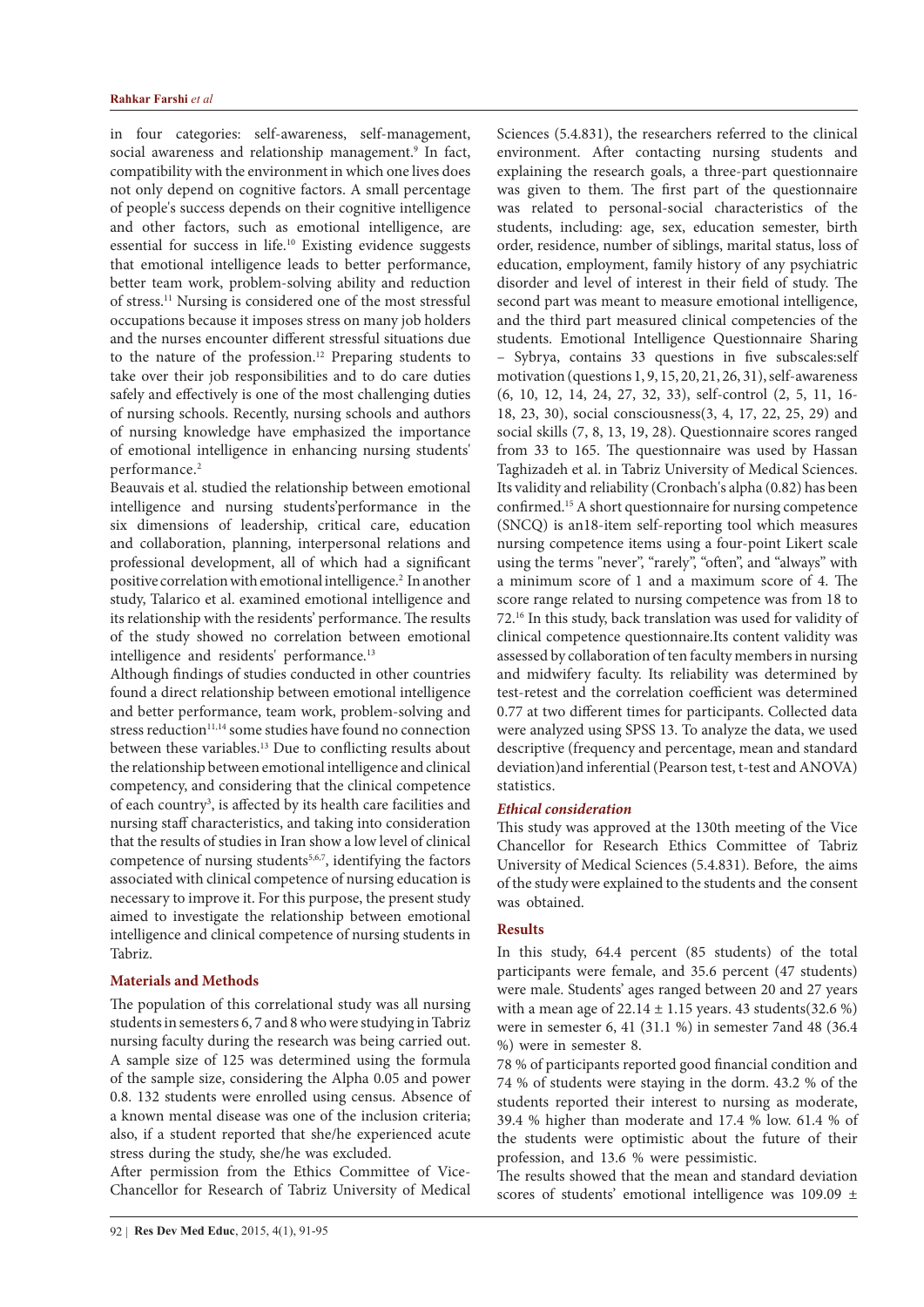17.39. The mean score of students' clinical competence was53.89  $\pm$  5.81, which is greater than average (Table 1). Emotional intelligence subscales were shown in Table 2. The relationship between total emotional intelligence and clinical competence was weak but significant ( $r = 0.22$ ,  $P=$ 0.02). The results also indicated that among subscales of emotional intelligence, there was a significant relationship between social skills and clinical competence which was shown in Table 3. The results showed that there was no significant relationship between clinical competence and the variables of sex, age, semester of study and a total score of emotional intelligence as well (P>0.05).

**Table 1.** Frequency of nursing students' clinical competence and emotional intelligence

| <b>Variable</b>               | <b>Score range</b> | <b>Average of range</b> | Lowest | <b>Highest</b> | Mean   | <b>Standard deviation</b> |
|-------------------------------|--------------------|-------------------------|--------|----------------|--------|---------------------------|
| <b>Clinical competence</b>    | 18-72              | 45                      | 38     | 72             | 53.89  | 5.81                      |
| <b>Emotional intelligence</b> | 33-165             | 99                      | 75     | 148            | 109.09 | 17.39                     |

|  |  | Table 2. Frequency of emotional intelligence subscales |
|--|--|--------------------------------------------------------|
|--|--|--------------------------------------------------------|

| <b>Variable</b>          | Score range | <b>Average of range</b> | <b>Lowest score</b> | <b>Highest score</b> | Mean  | <b>Standard deviation</b> |
|--------------------------|-------------|-------------------------|---------------------|----------------------|-------|---------------------------|
| Self-motivation          | $7 - 35$    | 21                      | 15                  | 29                   | 22.38 | 3.56                      |
| <b>Self-awareness</b>    | $8-40$      | 24                      | 21                  | 40                   | 29.11 | 4.52                      |
| Self-control             | $7 - 35$    | 21                      | 9                   | 30                   | 21.10 | 4.57                      |
| <b>Social-</b> awareness | $6 - 30$    | 18                      | 10                  | 28                   | 19.11 | 4.26                      |
| <b>Social skills</b>     | $5 - 25$    | 15                      | 10                  | 24                   | 16.35 | 3.27                      |

| Table 3. Relationship between total scores of clinical |  |  |  |  |  |
|--------------------------------------------------------|--|--|--|--|--|
| competence and emotional intelligence subscales.       |  |  |  |  |  |

| <b>Variable</b>          | total scores of clinical competence N=<br>132 |
|--------------------------|-----------------------------------------------|
| <b>Self-motivation</b>   | 0.83                                          |
| <b>Self-awareness</b>    | 0.16                                          |
| Self-control             | 0.10                                          |
| <b>Social-</b> awareness | 0.15                                          |
| <b>Social skills</b>     | $0.25*$                                       |

\* Statistically significant p<0.01 (two tail)

### **Discussion**

The results showed that the mean score of students' emotional intelligence was higher than moderate. In the study of Namdar et al. the emotional intelligence score was reported as good, measured by different instruments.<sup>11</sup> Comparing the results with Por's's study, although the EI score in both studies was above moderate, the total score of the students' emotional intelligence in Por's study was higher.<sup>12</sup> The studies of Beauvais and Benson reported the scores of nursing students' emotional intelligence as moderate.2,17 Some differences may be due to cultural and educational differences in various communities.

Based on the findings, the score of the students' clinical competence was above moderate. Vahidi et al. who studied the students' professional competencies in the field of multiple skills during training from the viewpoint of the instructors, and students found it moderate.<sup>6</sup> In their study, Khodayariyan et al. found that based on the nurses' own reports and their supervisors, 80 percent of CCU nurses had moderate clinical competence.<sup>4</sup> The difference in findings may be due to the type of instruments and methods of data collection. The relationship between

total EI score and clinical competence of students in this study demonstrated the necessity and importance of emotions in decision-making for proper functioning.<sup>2</sup> The results of Por's study are consistent with our findings.12 In the studies of Beauvais et al. and Codier et al., although the clinical competence of nurses was also assessed and different measuring tools were used to measure emotional intelligence and clinical competence, the results showed a positive relationship between emotional intelligence and clinical performance.<sup>18</sup>

The results of this study also showed that, of the five subscales of emotional intelligence (self-motivation, selfawareness, self-control, social awareness and social skills), there was a significant relationship between social skills and clinical competence. Social skills are a set of acceptable learned behaviors enabling an individual to have effective relationships with others and avoid irrational social reactions. Social skills are a complex set of skills including communication skills, problem-solving and decisionmaking, assertiveness, interacting with others and group and self-management, which can be acquired and taught.<sup>19</sup>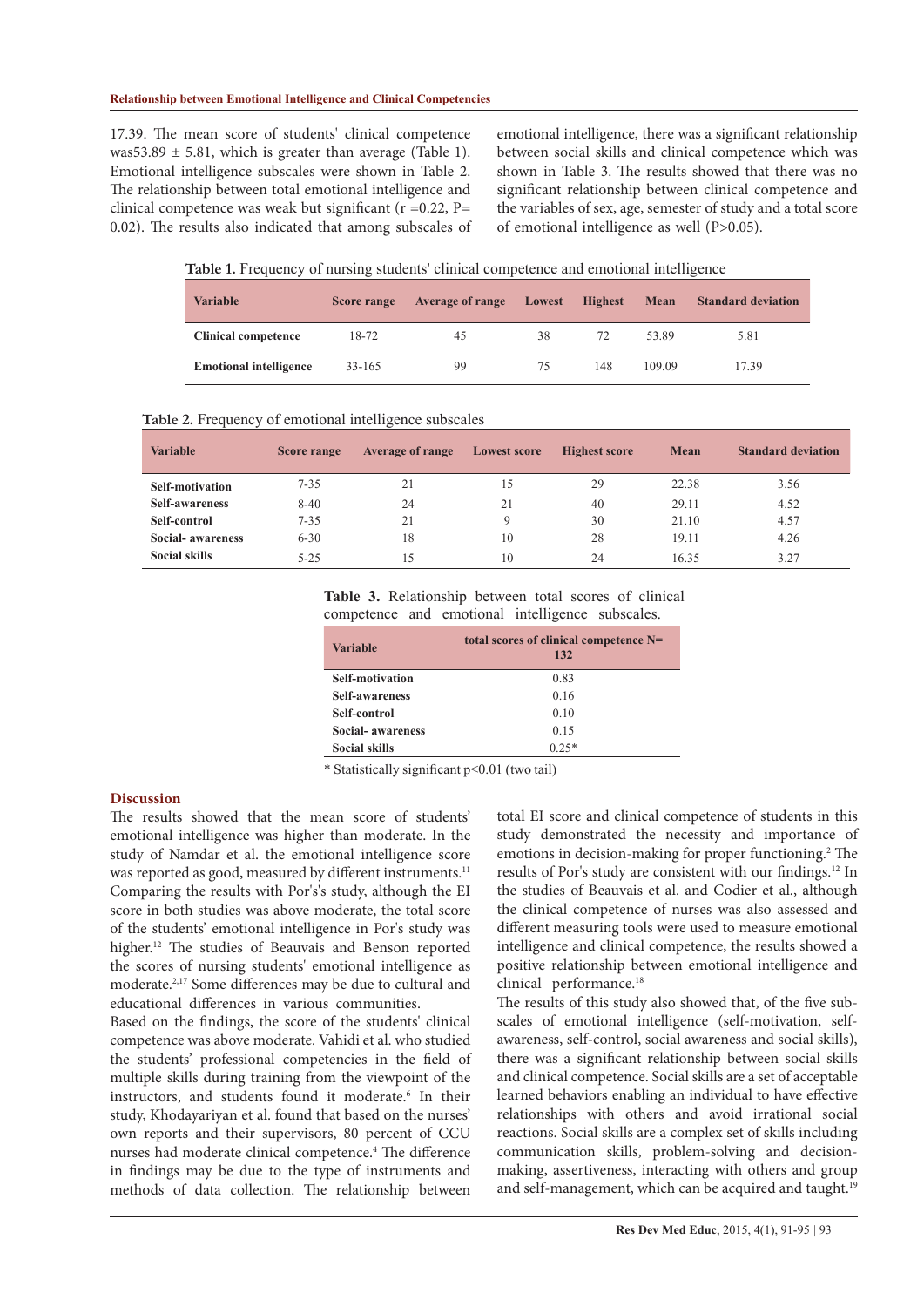Nursing is a stressful job, and due to requirements of the field of study, nursing students work as professional caregivers in clinical settings from early in their education, so that skills are required in order to help students control their emotions. Inability to control emotions can lead to increase anxiety and stress.12 In the study of Beauvais, of the four emotional intelligence subscales, (receiving emotions, utilizing emotions, understanding emotions, and managing emotions) the only significant correlation found was between perception of emotion and clinical competence.2 Communication skills are important factors in acquiring clinical competency; needing to understand the emotions of another person is a subset of social skills. The results showed that there was no significant correlation between sex and the total scores of emotional intelligence and clinical competence. The studies of Zahiredin et al. in Shahid Beheshti University and Namdar et al. showed no significant relationship in the emotional intelligence scores of male and female students.<sup>11,20</sup> However, in a study conducted in Golestan University of Medical Sciences, a significant difference was found in the emotional intelligence of male and female students in terms of selfawareness, self-control and social consciousness, where the score was higher for female students.<sup>21</sup>

There was no statistically significant correlation between the semester of study variable and the total emotional intelligence and clinical competence score as well. Benson's study reported a statistically significant difference in EI scores between first and fourth year nursing students.<sup>17</sup>

Considering the findings of the current study and other studies, we can say that emotional intelligence has a fundamental role in effective job performance. Due to the aforementioned professional characteristics, nursing students should increase their emotional intelligence skills to gain further success.<sup>3,22</sup> Emotional intelligence is adventitious that can be learned and developed<sup>14</sup>, so, the inclusion of emotional Intelligence training courses in the undergraduate curriculum is necessary. Emotional intelligence can be taught to nursing students without major changes in the curriculum and included as a basic component of the psychiatric and mental health nursing course. In clinical education, we can improve nursing student clinical competence by integration of critical thinking and emotional intelligence.<sup>2</sup>

The self-reporting tool used in the study, particularly the clinical competence questionnaire, was one of the limitations of the study in which practical skills of the students were not measured visually. Therefore, a similar study using visual scales to measure clinical competence in students and nurses is recommended. The interventional studies to enhance emotional intelligence and effectiveness of interventions on the clinical competence of students are also recommended.

# **Conclusion**

The relationship between emotional intelligence and clinical competency of nursing shows the importance of emotional issues in nursing education. Nursing students need to learn to control emotions in clinical situations and their professional performance due to their characteristics of the discipline. So paying attention to learn how to control emotions, stress management and conflict in work environment, is one of the key issues in nursing education.

#### **Competing Interests**

The authors declare no conflict of interest in this study.

# **Acknowledgments**

The researchers would like to render their thanks to the deputy of research Tabriz University of Medical Sciences, nursing students and all those who cooperated for conducting this study.

#### **References**

- 1. Karimi Moonghi H, Gazrani A, Gholami H, Saleh Mogadam A, Ashoury A Vageai S. Relationship between Spiritual Intelligence and Nurses' Clinical Competency. Journal of Sabzevar University of Medical Scienes 2011;18(2):132-139. [In Persian].
- 2. Beauvais AM, Brady N, O'Shea ER, Griffin MT. Emotional intelligence and nursing performance among nursing students. Nurse Educ Today 2011;31(4):396-401. doi:[10.1016/j.nedt.2010.07.013](http://dx.doi.org/10.1016/j.nedt.2010.07.013)
- 3. Memarian R, Salsali M, Vanaki Z, Ahmadi F, Hajizadeh A. Factors Affecting the Process of Obtaining Clinical Competency. The Scientific Journal of Zanjan University of Medical Sciences 2006;14(56):40-49. [In Persian].
- 4. Khodayarian M, Vanaki Z, Navipour H, Vaezi A. The impact on clinical competence in nursing management, nursing care cardiac rehabilitation program. Journal of Kermanshah University of Medical Scienes 2011;15(1):40-50.[In Persian].
- 5. Valizadeh S, Mohammadpour Y, Parvan K, Lakdizaji S. The Effect of Outcome-Based Education on Nursing Students' Clinical Competency. Iranian Journal of Medical Education 2009;9(2):157-166. [In Persian].
- 6. Vahidi RG, Danesh Khah N, Araks M, Koshavar H, Mohammadpour Asl A. Nursing students' and instructors' viewpoints regarding professional abilities of students in internship program at Tabriz University of Medical Science. Iranian Journal of Medical Education 2006;6(2):107-113. [In Persian].
- 7. Salimi TK, H. Shahbazi L, Dehganpour M, Hafeziyeh A, Parande K, Eshghi F. Assessment of clinical skills of senior nursing students in the intensive care unit. Journal of Yazd's Sadoughi University of Medical Scienes 2004;13(3):60-66. [In Persian].
- 8. Golman D. Emotional intelligence. Firsted. New York: Bantam Books;1995.
- 9. Golman D, Boyatzis R, Mckee A. Primal leadership: realizing the power of emotional intelligence. Boston: Harvard Business School Press; 2002.
- 10. Danciu EL. Methods of developing children's emotional intelligence. Procedia Soc Behav Sci 2010;5:2227-2233. doi:[10.1016/j.sbspro.2010.07.440](http://dx.doi.org/10.1016/j.sbspro.2010.07.440)